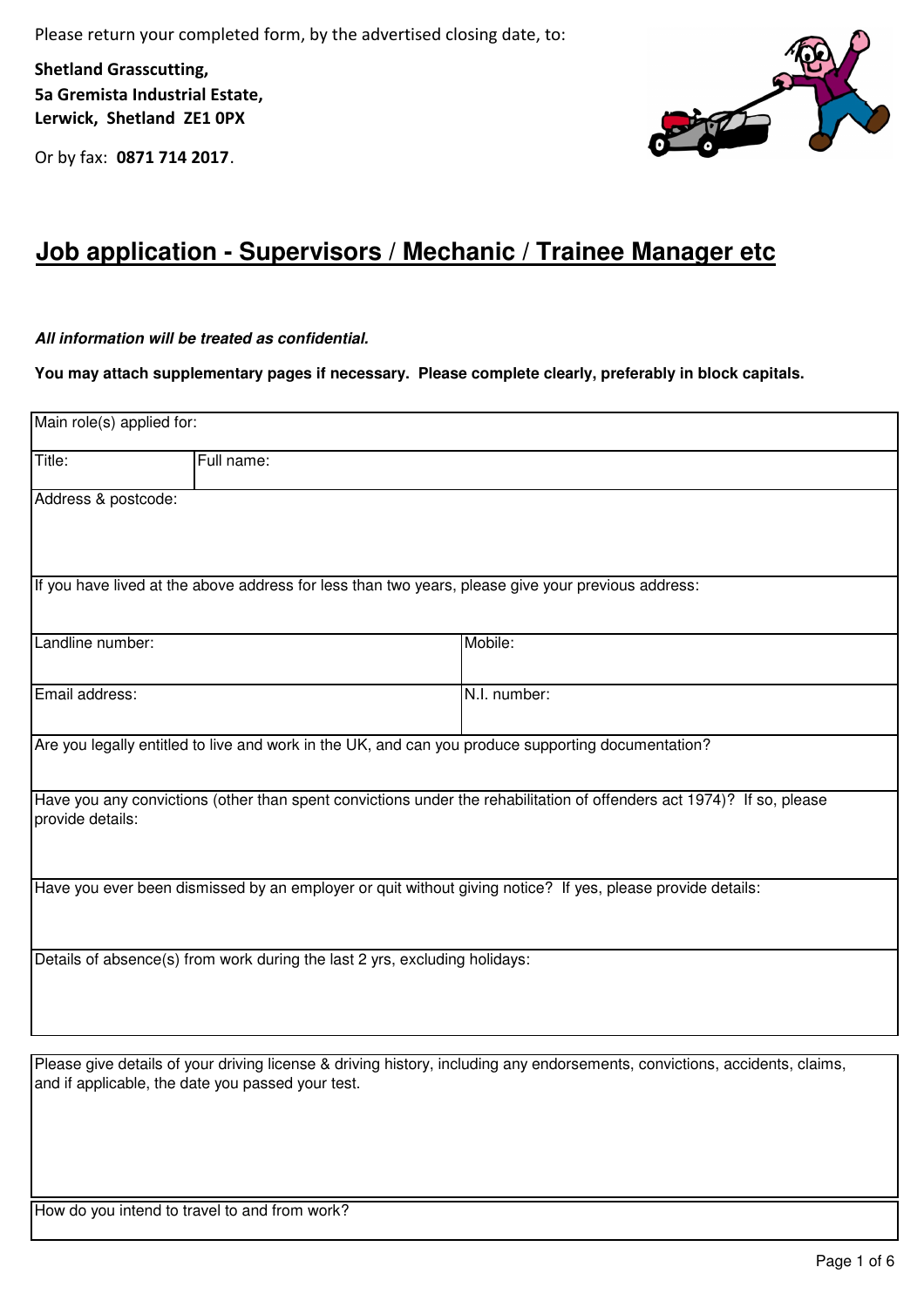We need to ask you some details regarding your health and wellbeing, in order that we can meet our obligations under Health and Safety regulations. Please note that ill health etc need not preclude employment.

The Disability Discrimination Act 1995 protects people from unlawful discrimination. If we know you have a disability we can make adjustments to the working environment provided it is reasonable in the circumstances to do so.

| Do you have a disability? If yes, to assist us in considering your application, please let us know if you believe there |    |     |                |                                   |  |  |
|-------------------------------------------------------------------------------------------------------------------------|----|-----|----------------|-----------------------------------|--|--|
| are any reasonable adjustments we could make, and provide details:                                                      |    |     |                |                                   |  |  |
|                                                                                                                         |    |     |                |                                   |  |  |
|                                                                                                                         |    |     |                |                                   |  |  |
|                                                                                                                         |    |     |                |                                   |  |  |
|                                                                                                                         |    |     |                |                                   |  |  |
| Do you smoke?                                                                                                           |    |     |                | Date of last tetanus inoculation: |  |  |
|                                                                                                                         |    |     |                |                                   |  |  |
| Have you ever suffered from any of the following (tick yes or no, and provide details where relevant):                  |    |     |                |                                   |  |  |
|                                                                                                                         |    |     |                |                                   |  |  |
|                                                                                                                         | No | Yes | <b>Details</b> |                                   |  |  |
| Skin diseases                                                                                                           |    |     |                |                                   |  |  |
| <b>Hearing defect</b>                                                                                                   |    |     |                |                                   |  |  |
| Asthma                                                                                                                  |    |     |                |                                   |  |  |
| Hay fever                                                                                                               |    |     |                |                                   |  |  |
| Allergy                                                                                                                 |    |     |                |                                   |  |  |
| Heart disease                                                                                                           |    |     |                |                                   |  |  |
| High blood pressure                                                                                                     |    |     |                |                                   |  |  |
| Migraine                                                                                                                |    |     |                |                                   |  |  |
| <b>Diabetes</b>                                                                                                         |    |     |                |                                   |  |  |
| Fits                                                                                                                    |    |     |                |                                   |  |  |
| Blackouts                                                                                                               |    |     |                |                                   |  |  |
| Epilepsy                                                                                                                |    |     |                |                                   |  |  |
| <b>Mental illness</b>                                                                                                   |    |     |                |                                   |  |  |
| "Slipped disk"                                                                                                          |    |     |                |                                   |  |  |
| Serious backache                                                                                                        |    |     |                |                                   |  |  |
| Sciatica                                                                                                                |    |     |                |                                   |  |  |
| Back injury                                                                                                             |    |     |                |                                   |  |  |
| Eye disease or injury                                                                                                   |    |     |                |                                   |  |  |
| Defect of vision                                                                                                        |    |     |                |                                   |  |  |
| Carpal tunnel syndrome                                                                                                  |    |     |                |                                   |  |  |
| Vibration whitefinger                                                                                                   |    |     |                |                                   |  |  |
| Raynauld's disease                                                                                                      |    |     |                |                                   |  |  |
| Phobia (please specify)                                                                                                 |    |     |                |                                   |  |  |
| Alcohol problem                                                                                                         |    |     |                |                                   |  |  |
| Other drugs problem                                                                                                     |    |     |                |                                   |  |  |
|                                                                                                                         |    |     |                |                                   |  |  |
| Any other illness or condition you wish to declare:                                                                     |    |     |                |                                   |  |  |
|                                                                                                                         |    |     |                |                                   |  |  |
|                                                                                                                         |    |     |                |                                   |  |  |
|                                                                                                                         |    |     |                |                                   |  |  |
|                                                                                                                         |    |     |                |                                   |  |  |
|                                                                                                                         |    |     |                |                                   |  |  |

Please provide the name(s) and telephone number(s) of at least one person who can be contacted if you are injured at work: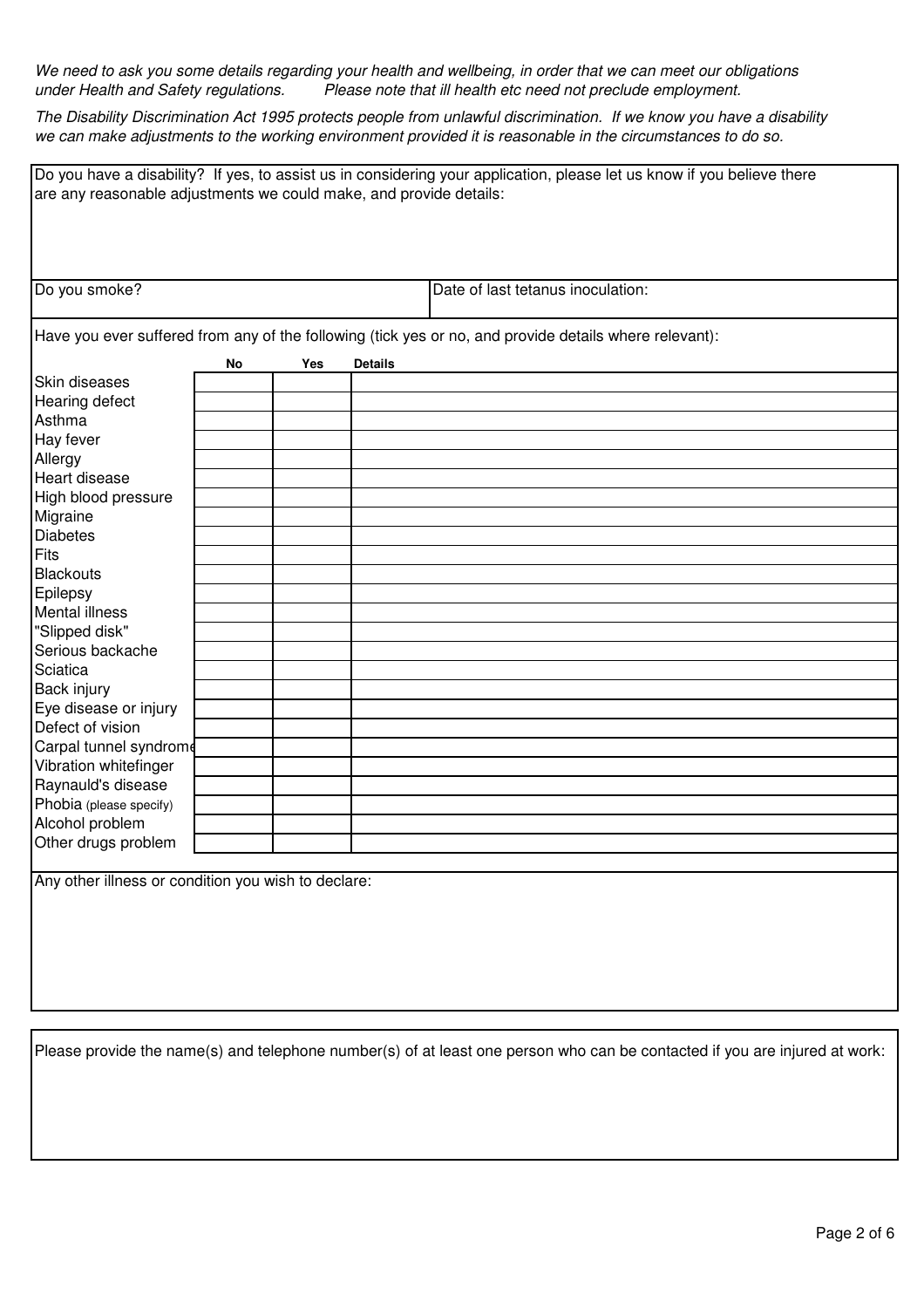Please give details of at least three people (one of which should preferably be your present or most recent employer, or for students, the head of your year) whom we may approach for a reference. Please note that we reserve the right to approach any of your previous employers for a reference, but that we will not contact your current employer without your prior consent. May we approach your current employer for a reference?

| . .                     |                         |
|-------------------------|-------------------------|
| Name:                   | Name:                   |
| Position:               | Position:               |
| Organisation & address: | Organisation & address: |
| Phone:                  | Phone:                  |
| Email:                  | Email:                  |
|                         |                         |
| Name:                   | Name:                   |
| Position:               | Position:               |
| Organisation & address: | Organisation & address: |
| Phone:                  | Phone:                  |
| Email:                  | Email:                  |

Please complete your employment history below, most recent first, accounting for any breaks between the dates. Continue on another sheet if necessary.

| Organisation &  | Dates (from-to) | Position &       | Hourly rate / salary | Reason for leaving |
|-----------------|-----------------|------------------|----------------------|--------------------|
| contact details |                 | responsibilities | & benefits           |                    |
|                 |                 |                  |                      |                    |
|                 |                 |                  |                      |                    |
|                 |                 |                  |                      |                    |
|                 |                 |                  |                      |                    |
|                 |                 |                  |                      |                    |
|                 |                 |                  |                      |                    |
|                 |                 |                  |                      |                    |
|                 |                 |                  |                      |                    |
|                 |                 |                  |                      |                    |
|                 |                 |                  |                      |                    |
|                 |                 |                  |                      |                    |
|                 |                 |                  |                      |                    |
|                 |                 |                  |                      |                    |
|                 |                 |                  |                      |                    |
|                 |                 |                  |                      |                    |
|                 |                 |                  |                      |                    |
|                 |                 |                  |                      |                    |
|                 |                 |                  |                      |                    |

Educational qualifications & training (please also detail expired certificates) - continue on another sheet if necessary: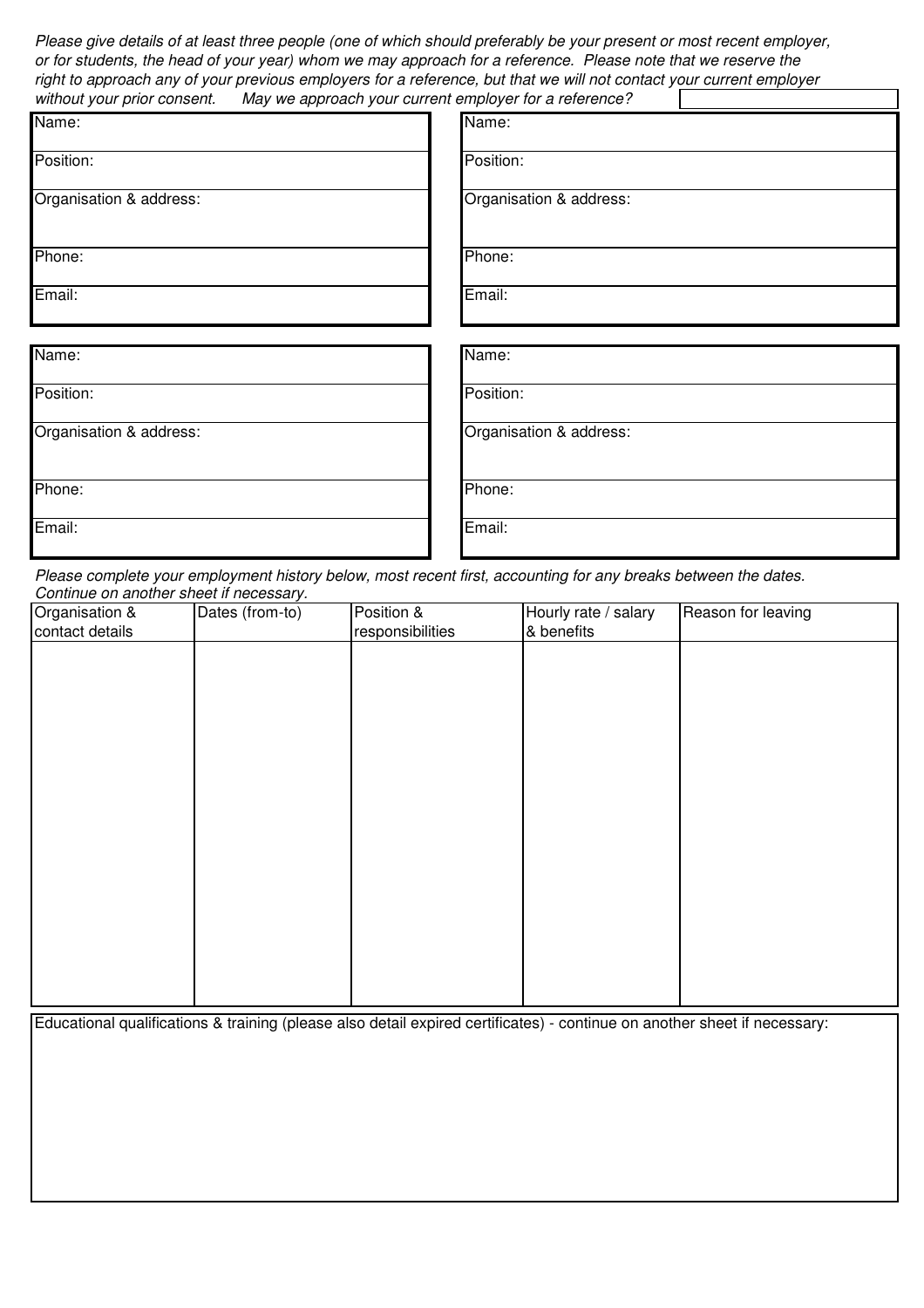Please give an honest self-assessment of your current competence in the following, and provide descriptive comment.

|                         | Excellent | Good | <b>Basic</b> | Not applic. | Comment |
|-------------------------|-----------|------|--------------|-------------|---------|
| Mechan. engineering     |           |      |              |             |         |
| Staff supervision       |           |      |              |             |         |
| Administration          |           |      |              |             |         |
| Management              |           |      |              |             |         |
| <b>Risk assessments</b> |           |      |              |             |         |
| <b>QHSE</b> systems     |           |      |              |             |         |
| Database app design     |           |      |              |             |         |
| Database use            |           |      |              |             |         |
| Spreadsheets            |           |      |              |             |         |
| <b>MS Word</b>          |           |      |              |             |         |
| <b>MS PowerPoint</b>    |           |      |              |             |         |
| Typing                  |           |      |              |             |         |
| Sage accounts           |           |      |              |             |         |
| Sage payroll            |           |      |              |             |         |
| Image-editing software  |           |      |              |             |         |
| Website design          |           |      |              |             |         |
| Joinery skills          |           |      |              |             |         |
| Machinery operation     |           |      |              |             |         |
| Driving large vehicles  |           |      |              |             |         |
| Driving with a trailer  |           |      |              |             |         |
| Strimming               |           |      |              |             |         |
| Weed-spraying           |           |      |              |             |         |
| Planted-area mainten.   |           |      |              |             |         |
| Hard landscaping        |           |      |              |             |         |
| Planting & gardening    |           |      |              |             |         |

What skills would you most like to acquire in due course, if you're given a job with us, and why?

What do you think would be a fair starting-wage for you in your preferred role(s) with us, and what role(s) and wage would you expect to be on in the course of time? Please express starting wage in BOTH hourly-rate AND salary formats.

| Preferred or anticipated hours to be worked per-week: |  |
|-------------------------------------------------------|--|
| Role at beginning of employment:                      |  |
| Anticipated hourly rate at beginning of employment:   |  |
| Approx annual gross salary at beginning of employmt:  |  |
| Anticipated role in one years' time:                  |  |
| Approx wage in one year's time (hourly or salary):    |  |
| Anticipated role in 5 years' time:                    |  |
| Approx wage in 5 years' time (hourly or salary):      |  |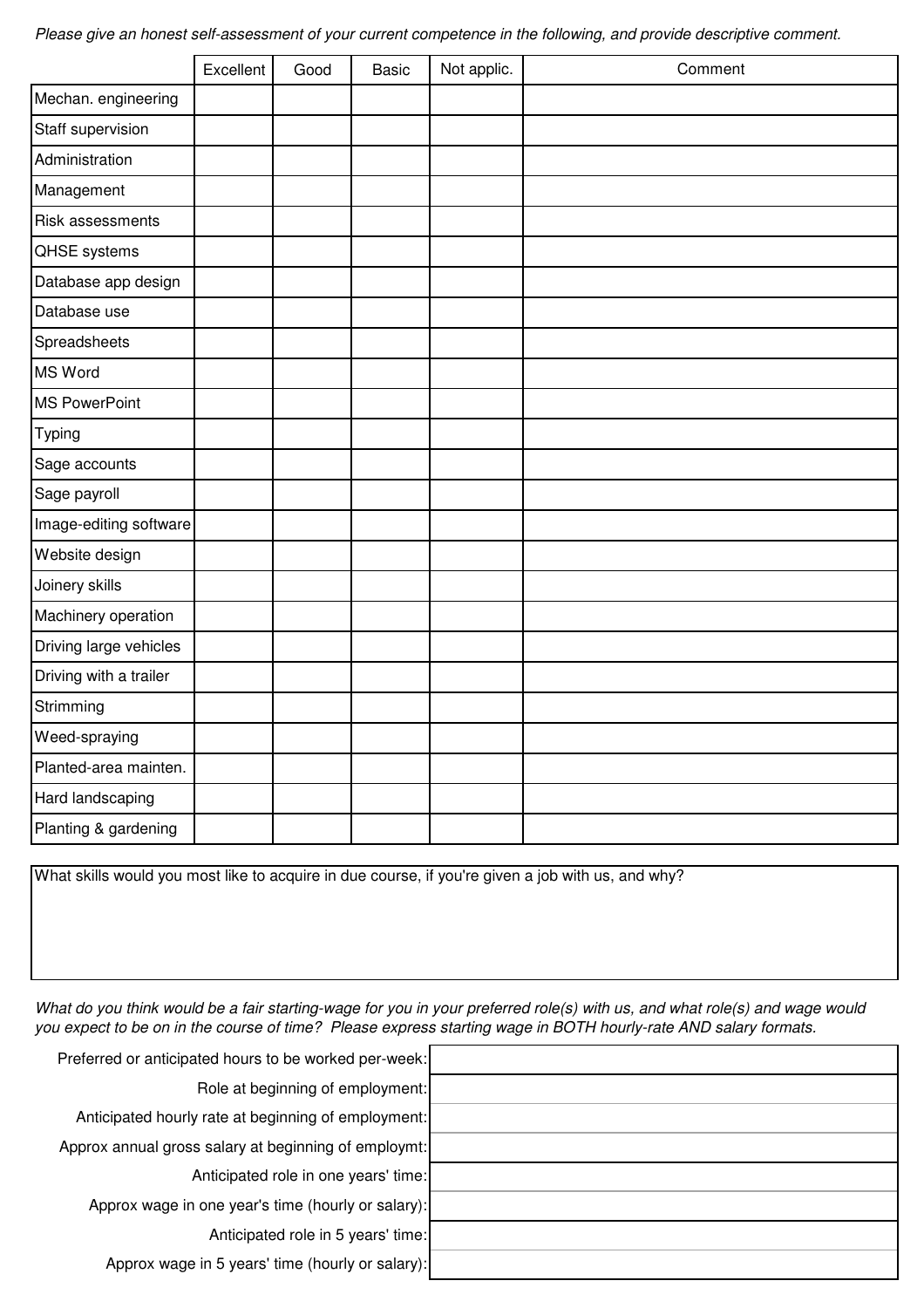| Are you willing to work Are you willing to work flexible hours (early starts, late finishes etc)?                     |                                                    |            |            |            |            |            |            |  |  |
|-----------------------------------------------------------------------------------------------------------------------|----------------------------------------------------|------------|------------|------------|------------|------------|------------|--|--|
| <b>Bank Holidays?</b>                                                                                                 | Please detail your preferences.                    |            |            |            |            |            |            |  |  |
|                                                                                                                       |                                                    |            |            |            |            |            |            |  |  |
| Please state the days and time when you will be available. Note that some roles involve work during unsociable hours. |                                                    |            |            |            |            |            |            |  |  |
|                                                                                                                       | <b>MON</b>                                         | <b>TUE</b> | <b>WED</b> | <b>THU</b> | <b>FRI</b> | <b>SAT</b> | <b>SUN</b> |  |  |
| Earliest time available                                                                                               |                                                    |            |            |            |            |            |            |  |  |
| Latest time available                                                                                                 |                                                    |            |            |            |            |            |            |  |  |
|                                                                                                                       | Total number of hours available to work each week: |            |            |            |            |            |            |  |  |
| How much notice do you need to give your current employer, and when can you start work?                               |                                                    |            |            |            |            |            |            |  |  |
|                                                                                                                       |                                                    |            |            |            |            |            |            |  |  |
|                                                                                                                       |                                                    |            |            |            |            |            |            |  |  |
| Why do you want this job?                                                                                             |                                                    |            |            |            |            |            |            |  |  |
|                                                                                                                       |                                                    |            |            |            |            |            |            |  |  |
|                                                                                                                       |                                                    |            |            |            |            |            |            |  |  |
|                                                                                                                       |                                                    |            |            |            |            |            |            |  |  |
|                                                                                                                       |                                                    |            |            |            |            |            |            |  |  |
|                                                                                                                       |                                                    |            |            |            |            |            |            |  |  |
|                                                                                                                       |                                                    |            |            |            |            |            |            |  |  |
|                                                                                                                       |                                                    |            |            |            |            |            |            |  |  |
|                                                                                                                       |                                                    |            |            |            |            |            |            |  |  |
| Do you have any other skills, hobbies or talents not mentioned elsewhere on this form?                                |                                                    |            |            |            |            |            |            |  |  |
|                                                                                                                       |                                                    |            |            |            |            |            |            |  |  |
|                                                                                                                       |                                                    |            |            |            |            |            |            |  |  |
|                                                                                                                       |                                                    |            |            |            |            |            |            |  |  |
|                                                                                                                       |                                                    |            |            |            |            |            |            |  |  |
|                                                                                                                       |                                                    |            |            |            |            |            |            |  |  |
| Do you have any long-term goals or ambitions (not necessarily work-related)?                                          |                                                    |            |            |            |            |            |            |  |  |
|                                                                                                                       |                                                    |            |            |            |            |            |            |  |  |
|                                                                                                                       |                                                    |            |            |            |            |            |            |  |  |
|                                                                                                                       |                                                    |            |            |            |            |            |            |  |  |
|                                                                                                                       |                                                    |            |            |            |            |            |            |  |  |
| Is there any other information which you feel might have a significant bearing upon your application? Please detail.  |                                                    |            |            |            |            |            |            |  |  |
|                                                                                                                       |                                                    |            |            |            |            |            |            |  |  |
|                                                                                                                       |                                                    |            |            |            |            |            |            |  |  |
|                                                                                                                       |                                                    |            |            |            |            |            |            |  |  |
|                                                                                                                       |                                                    |            |            |            |            |            |            |  |  |
|                                                                                                                       |                                                    |            |            |            |            |            |            |  |  |
| If successful in obtaining employment, I understand that I may be summarily dismissed if details which I have given   |                                                    |            |            |            |            |            |            |  |  |
| are subsequently found to be false, or if I have attempted to mislead or deceive by omitting vital information.       |                                                    |            |            |            |            |            |            |  |  |
|                                                                                                                       |                                                    |            |            |            |            |            |            |  |  |
|                                                                                                                       |                                                    |            |            |            |            |            |            |  |  |
|                                                                                                                       |                                                    |            |            |            |            |            |            |  |  |
|                                                                                                                       |                                                    |            |            |            |            |            |            |  |  |

**Please note that we will not be able to acknowledge receipt of your application form.**

**Only shortlisted candidates will be notified of the outcome of their applications; if you have not heard from us within four weeks, you should assume that your application has been unsuccessful on this occasion.**

| <b>Office</b><br>only<br>ust |         |      |
|------------------------------|---------|------|
| <b>Start</b>                 | ------- |      |
| date:                        | 11 O H  | iale |